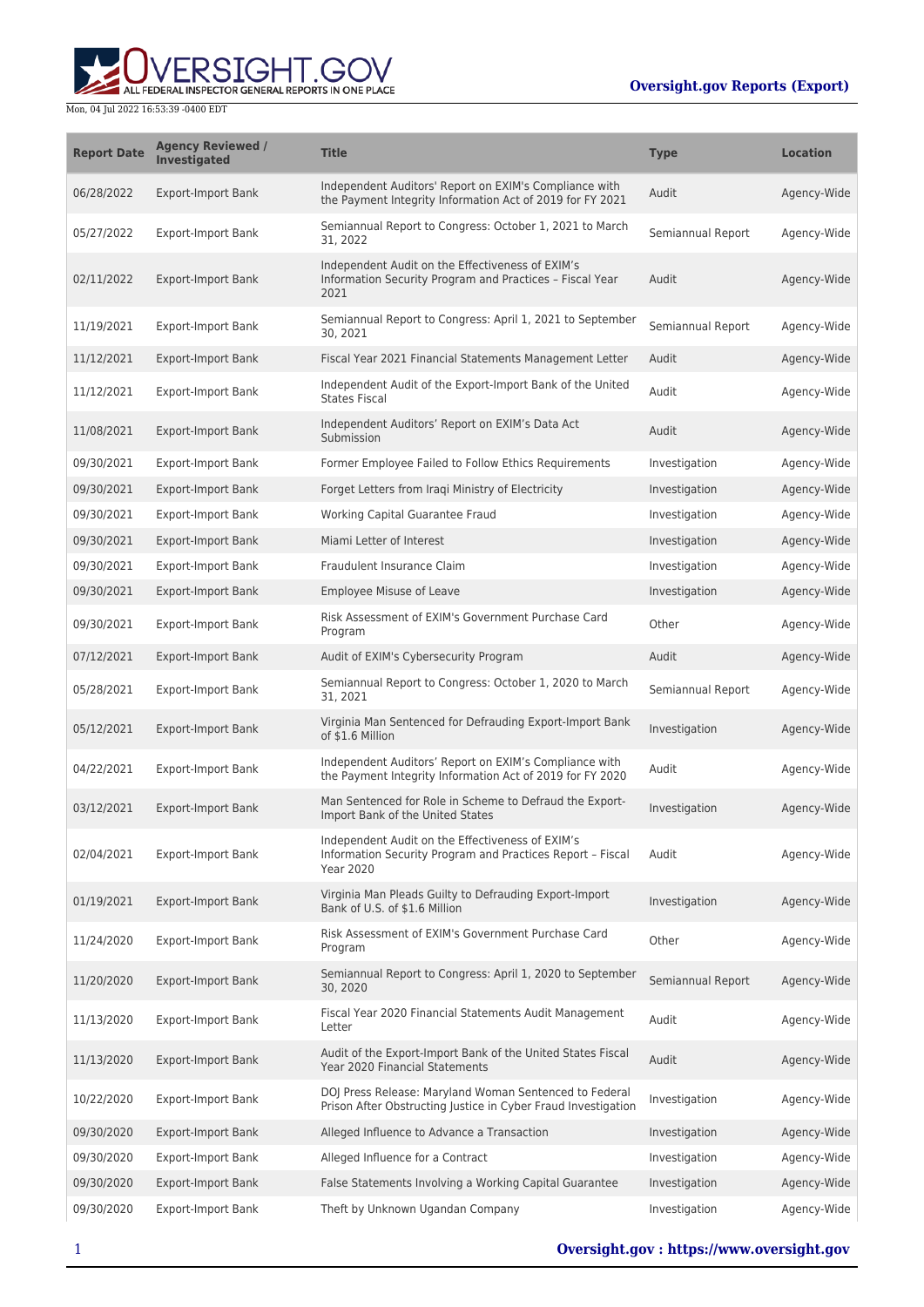

#### Mon, 04 Jul 2022 16:53:39 -0400 EDT

| <b>Report Date</b> | <b>Agency Reviewed /</b><br><b>Investigated</b> | <b>Title</b>                                                                                                                         | <b>Type</b>             | <b>Location</b> |
|--------------------|-------------------------------------------------|--------------------------------------------------------------------------------------------------------------------------------------|-------------------------|-----------------|
| 09/30/2020         | <b>Export-Import Bank</b>                       | False Claim Involving Export Credit Insurance Policy                                                                                 | Investigation           | Agency-Wide     |
| 09/30/2020         | <b>Export-Import Bank</b>                       | Potential Release of PII                                                                                                             | Investigation           | Agency-Wide     |
| 09/30/2020         | <b>Export-Import Bank</b>                       | Alleged Contract Improprieties                                                                                                       | Investigation           | Agency-Wide     |
| 09/30/2020         | <b>Export-Import Bank</b>                       | Audit of EXIM's Suspension and Debarment Program                                                                                     | Audit                   | Agency-Wide     |
| 05/29/2020         | <b>Export-Import Bank</b>                       | Semiannual Report to Congress: October 1, 2019 to March<br>31, 2020                                                                  | Semiannual Report       | Agency-Wide     |
| 05/11/2020         | <b>Export-Import Bank</b>                       | Independent Auditors' Report on EXIM's FY 2019 Payment<br>Integrity Annual Reporting Compliance with Improper<br><b>Payment Laws</b> | Audit                   | Agency-Wide     |
| 01/13/2020         | <b>Export-Import Bank</b>                       | Independent Audit of EXIM's Information Security Program<br>Effectiveness for Fiscal Year 2019                                       | Audit                   | Agency-Wide     |
| 12/02/2019         | <b>Export-Import Bank</b>                       | Evaluation of EXIM's Portfolio Risk Management Procedures<br>and CRO Responsibilities                                                | Inspection / Evaluation | Agency-Wide     |
| 11/29/2019         | <b>Export-Import Bank</b>                       | Semiannual Report to Congress: April 1, 2019 to September<br>30, 2019                                                                | Semiannual Report       | Agency-Wide     |
| 11/14/2019         | <b>Export-Import Bank</b>                       | Fiscal Year 2019 Financial Statements Audit Management<br>Letter                                                                     | Audit                   | Agency-Wide     |
| 11/13/2019         | <b>Export-Import Bank</b>                       | Audit of EXIM's Fiscal Year 2019 Financial Statements                                                                                | Audit                   | Agency-Wide     |
| 11/08/2019         | <b>Export-Import Bank</b>                       | Independent Auditors' Report on EXIM's DATA Act<br>Submission                                                                        | Audit                   | Agency-Wide     |
| 09/30/2019         | <b>Export-Import Bank</b>                       | Fraudulent Financial Affidavit                                                                                                       | Investigation           | Agency-Wide     |
| 09/30/2019         | <b>Export-Import Bank</b>                       | <b>Bernd Rind</b>                                                                                                                    | Investigation           | Agency-Wide     |
| 09/30/2019         | <b>Export-Import Bank</b>                       | Misuse of Position                                                                                                                   | Investigation           | Agency-Wide     |
| 09/30/2019         | <b>Export-Import Bank</b>                       | Expired Letter of Interest                                                                                                           | Investigation           | Agency-Wide     |
| 09/30/2019         | <b>Export-Import Bank</b>                       | Metalwork & Stamping, S.A. de C.V.                                                                                                   | Investigation           | Agency-Wide     |
| 09/30/2019         | <b>Export-Import Bank</b>                       | Identity Theft by Unknown Ugandan Company                                                                                            | Investigation           | Agency-Wide     |
| 09/30/2019         | <b>Export-Import Bank</b>                       | Fraudulent Transactions and Loan Kiting Scheme by Miami<br>Exporter                                                                  | Investigation           | Agency-Wide     |
| 09/19/2019         | <b>Export-Import Bank</b>                       | Risk Assessment of EXIM's Purchase Card Program                                                                                      | Other                   | Agency-Wide     |
| 08/29/2019         | <b>Export-Import Bank</b>                       | Report on Transportation Portfolio Management Division's<br><b>Risk Rating</b>                                                       | Inspection / Evaluation | Agency-Wide     |
| 08/29/2019         | <b>Export-Import Bank</b>                       | Report on Portfolio Risk and Loss Reserve Allocation Policies                                                                        | Inspection / Evaluation | Agency-Wide     |
| 08/29/2019         | <b>Export-Import Bank</b>                       | Evaluation of Risk Management Procedures and Chief Risk<br><b>Officer Responsibilities</b>                                           | Inspection / Evaluation | Agency-Wide     |
| 06/19/2019         | <b>Export-Import Bank</b>                       | Evaluation of EXIM's Credit Loss Factor Model and Loss<br><b>Reserve Process</b>                                                     | Inspection / Evaluation | Agency-Wide     |
| 05/29/2019         | <b>Export-Import Bank</b>                       | SEMIANNUAL REPORT TO CONGRESS October 1, 2018 to<br>March 31, 2019                                                                   | Semiannual Report       | Agency-Wide     |
| 05/23/2019         | <b>Export-Import Bank</b>                       | EXIM's Implementation of Key Provisions of the 2015<br>Reform and Reauthorization Act                                                | Other                   | Agency-Wide     |
| 05/20/2019         | <b>Export-Import Bank</b>                       | Independent Auditors' Report on Export-Import Bank's FY<br>2018 Payment Integrity                                                    | Audit                   | Agency-Wide     |
| 03/31/2019         | <b>Export-Import Bank</b>                       | Fraudulent Insurance Claim                                                                                                           | Investigation           | Agency-Wide     |
| 03/31/2019         | <b>Export-Import Bank</b>                       | Former EXIM Bank Employee Media Allegations of Possible<br>Conflicts of Interest                                                     | Investigation           | Agency-Wide     |
| 03/31/2019         | <b>Export-Import Bank</b>                       | Fraudulent Insurance Claims by Texan                                                                                                 | Investigation           | Agency-Wide     |
| 03/31/2019         | <b>Export-Import Bank</b>                       | Possible OFAC Violation                                                                                                              | Investigation           | Agency-Wide     |
| 03/31/2019         | <b>Export-Import Bank</b>                       | Infrastructure Risk Management                                                                                                       | Investigation           | Agency-Wide     |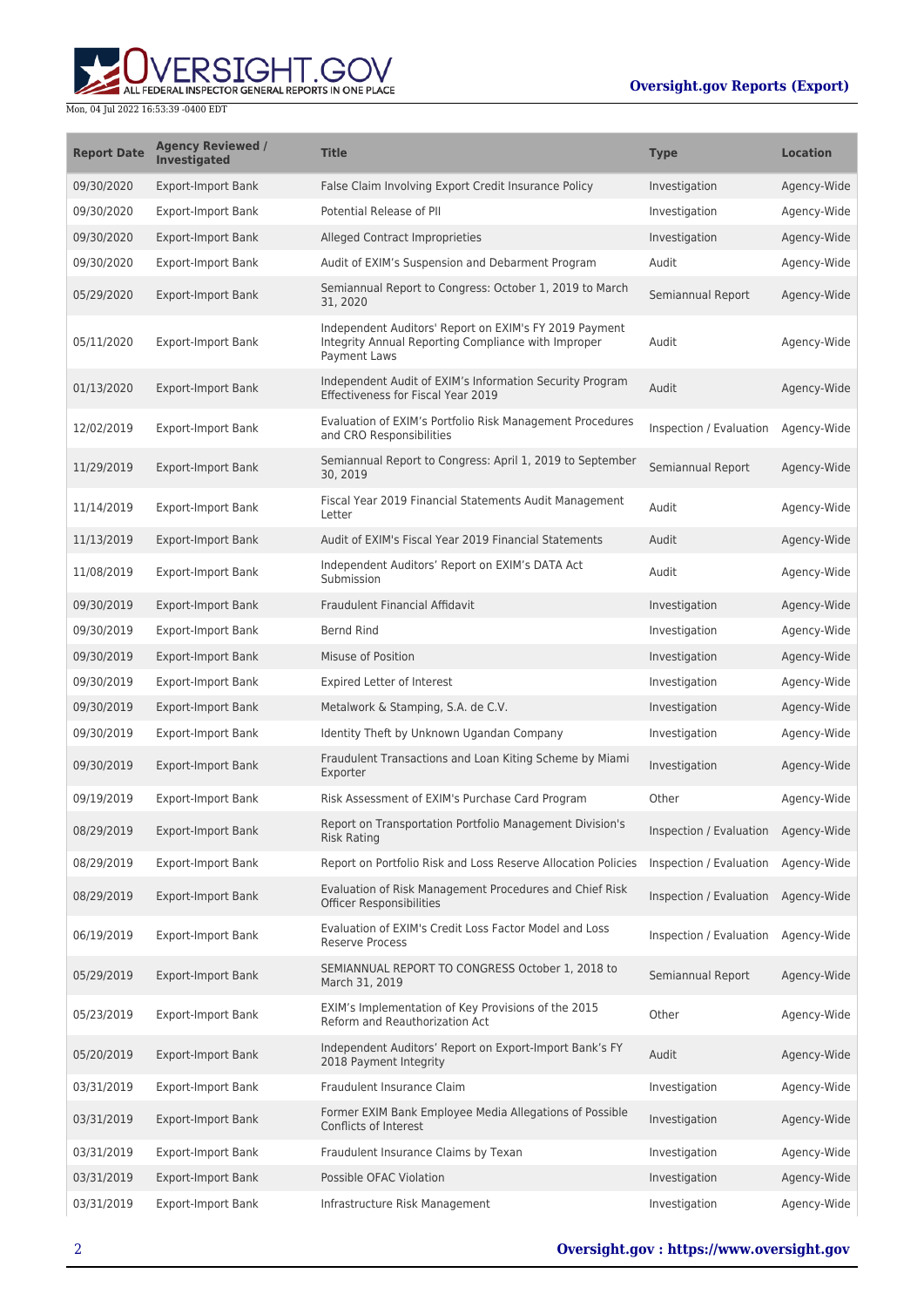ALL FEDERAL INSPECTOR GENERAL REPORTS IN ONE PLACE

Mon, 04 Jul 2022 16:53:39 -0400 EDT

| <b>Report Date</b> | <b>Agency Reviewed /</b><br><b>Investigated</b> | <b>Title</b>                                                                                                        | <b>Type</b>             | <b>Location</b> |
|--------------------|-------------------------------------------------|---------------------------------------------------------------------------------------------------------------------|-------------------------|-----------------|
| 03/13/2019         | <b>Export-Import Bank</b>                       | Independent Audit of the Export-Import Bank's Information<br>Security Program Effectiveness for FY 2018             | Audit                   | Agency-Wide     |
| 12/17/2018         | <b>Export-Import Bank</b>                       | Fiscal Year 2018 Financial Statements Audit Management<br>Letter                                                    | Audit                   | Agency-Wide     |
| 12/03/2018         | <b>Export-Import Bank</b>                       | Semiannual Report to Congress April 1, 2018 to September<br>30, 2018                                                | Semiannual Report       | Agency-Wide     |
| 11/27/2018         | <b>Export-Import Bank</b>                       | Evaluation of EXIM's Small Business Strategy                                                                        | Inspection / Evaluation | Agency-Wide     |
| 11/27/2018         | <b>Export-Import Bank</b>                       | Evaluation of EXIM's Additionality Policy and Procedures                                                            | Inspection / Evaluation | Agency-Wide     |
| 11/15/2018         | <b>Export-Import Bank</b>                       | Audit of the Export-Import Bank of the United States Fiscal<br>Year 2018 Financial Statements                       | Audit                   | DC, US          |
| 09/30/2018         | <b>Export-Import Bank</b>                       | Revoline Lubricants Ltd. (et al.)                                                                                   | Investigation           | Agency-Wide     |
| 09/30/2018         | <b>Export-Import Bank</b>                       | Misuse of Leave                                                                                                     | Investigation           | Agency-Wide     |
| 09/30/2018         | <b>Export-Import Bank</b>                       | Grupo Mexgraphic SA de CV                                                                                           | Investigation           | Agency-Wide     |
| 09/30/2018         | <b>Export-Import Bank</b>                       | Aegis Trading and Shipping Company                                                                                  | Investigation           | Agency-Wide     |
| 09/26/2018         | <b>Export-Import Bank</b>                       | FY 17 Purchase Card Risk Assessment                                                                                 | Other                   | DC, US          |
| 09/26/2018         | <b>Export-Import Bank</b>                       | Inspection of EXIM's 2014 Transaction with Kenya Airways                                                            | Inspection / Evaluation | DC, US          |
| 09/26/2018         | <b>Export-Import Bank</b>                       | Audit of the Export-Import Bank's Medium-Term Early<br>Problem Credits                                              | Audit                   | DC, US          |
| 08/03/2018         | <b>Export-Import Bank</b>                       | Saba Inc. (et al.)                                                                                                  | Investigation           | Agency-Wide     |
| 08/03/2018         | <b>Export-Import Bank</b>                       | PCD Exports Inc                                                                                                     | Investigation           | Agency-Wide     |
| 08/03/2018         | <b>Export-Import Bank</b>                       | Lion Trading (et al.)                                                                                               | Investigation           | Agency-Wide     |
| 08/03/2018         | <b>Export-Import Bank</b>                       | Improper Use of Government Resources                                                                                | Investigation           | Agency-Wide     |
| 03/08/2018         | <b>Export-Import Bank</b>                       | Independent Audit of Export-Import Bank's Information<br>Security Program Effectiveness for Fiscal Year 2017        | Audit                   | DC, US          |
| 12/14/2017         | <b>Export-Import Bank</b>                       | Audit of the Export-Import Bank of the United States Fiscal<br><b>Year 2017 Financial Statements</b>                | Audit                   | DC, US          |
| 11/30/2017         | <b>Export-Import Bank</b>                       | Semiannual Report to Congress: April 1, 2017 - September<br>30, 2017                                                | Semiannual Report       | Agency-Wide     |
| 11/08/2017         | <b>Export-Import Bank</b>                       | Independent Auditor's Report on EXIM Bank's DATA Act<br>Submission                                                  | Audit                   | DC, US          |
| 09/29/2017         | <b>Export-Import Bank</b>                       | Audit of the Export-Import Bank's Disbursement Processes                                                            | Audit                   | DC, US          |
| 09/29/2017         | <b>Export-Import Bank</b>                       | Report on EXIM Bank's Local Cost Policy and Procedures                                                              | Inspection / Evaluation | DC, US          |
| 05/11/2017         | <b>Export-Import Bank</b>                       | Evaluation of the Export-Import Bank's Compliance with the<br>Improper Payments Laws for Fiscal Year 2016 Reporting | Inspection / Evaluation | DC, US          |
| 04/27/2017         | <b>Export-Import Bank</b>                       | Semiannual Report To Congress October 1, 2016 - March<br>31, 2017                                                   | Semiannual Report       | Agency-Wide     |
| 03/31/2017         | <b>Export-Import Bank</b>                       | <b>EXIM Leave Bank</b>                                                                                              | Investigation           | DC, US          |
| 03/30/2017         | Export-Import Bank                              | Audit of the Export Import Bank's Contracting Processes                                                             | Audit                   | DC, US          |
| 03/30/2017         | <b>Export-Import Bank</b>                       | Report on EXIM Bank's Activities in Preparation for and<br>During its Lapse in Authorization                        | Inspection / Evaluation | DC, US          |
| 03/30/2017         | Export-Import Bank                              | Report on EXIM Bank's Credit Guarantee Facility Program                                                             | Inspection / Evaluation | DC, US          |
| 03/15/2017         | <b>Export-Import Bank</b>                       | Independent Audit of Export Import Bank's Information<br>Security Program Effectiveness for Fiscal Year 2016        | Audit                   | DC, US          |
| 03/06/2017         | Export-Import Bank                              | Fiscal Year 2016 Financial Statements Audit - Management<br>Letter                                                  | Audit                   | <b>US</b>       |
| 11/28/2016         | <b>Export-Import Bank</b>                       | Independent Auditors' Report on the Export Import Bank's<br><b>DATA Act Readiness</b>                               | Audit                   | DC, US          |